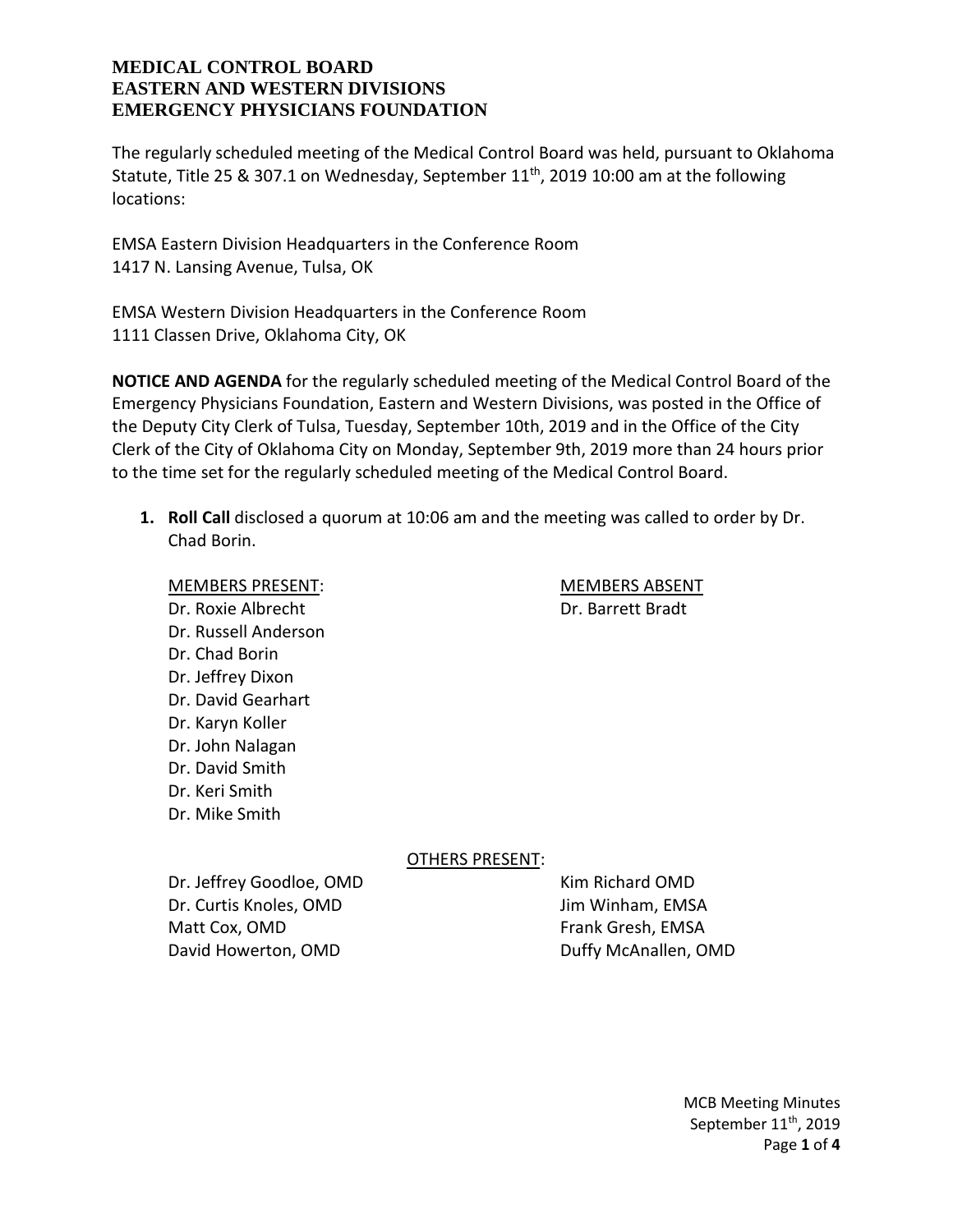#### **2. Review and Approval of July 2019 MCB Meeting Minutes**

Dr. Russell Anderson Dr. Chad Borin Dr. Jeffrey Dixon Dr. David Gearhart Dr. Karyn Koller Dr. John Nalagan Dr. David Smith Dr. Keri Smith Dr. Mike Smith

MOTION: Dr. David Smith SECOND: Dr. John Nalagan

Aye: ABSENT Dr. Roxie Albrecht Dr. Barrett Bradt

#### **3. EMSA President Report**

Jim Winham, EMSA President, reviewed AMR contractor compliance with response times for the months of June 2019 and July 2019. Dr. Goodloe stated recent compliance was above historical performance in metro Tulsa, and we think that is primarily related to improved staffing. AMR is 100%+ staffed in metro Tulsa. It also has to do with the work OMD has done with EMSA and AMR related to mission task time efficiency. He then stated that when you have all the planned ambulances staffed, and you have the people working as a team in efficiency, you are able to get those ambulances to the historical posting plan more often and so ambulances are responding to emergencies from hospitals less often, promoting better response times.

Dr. Nalagan asked what the declared disaster was in June. Jim Winham noted that it was due to river flooding, and there were areas, mostly in Sand Springs, that were inaccessible. Dr. Goodloe said one of the most unpredictable takeaways was there were staff doing evacuations and encountered homeowners who did not know there was dangerous flooding in their area.

Mr. Winham reported that EMSA successfully obtained CAAS re-accreditation, passing with no deficiencies, accredited for 3 years thanks to EMSA, AMR, and OMD. EMSA is one of two services with CAAS accreditation in Oklahoma and is one of a very small number dual accredited with ACE by IAED.

Mr. Winham briefed the MCB on progress with ESO for EMS system EHR documentation. ESO is expected to be operational in EMSA and its affiliated fire departments in early 2020.

Mr. Winham briefed the MCB that EMSA would be discontinuing operating the TReC program within the next few months.

> MCB Meeting Minutes September 11<sup>th</sup>, 2019 Page **2** of **4**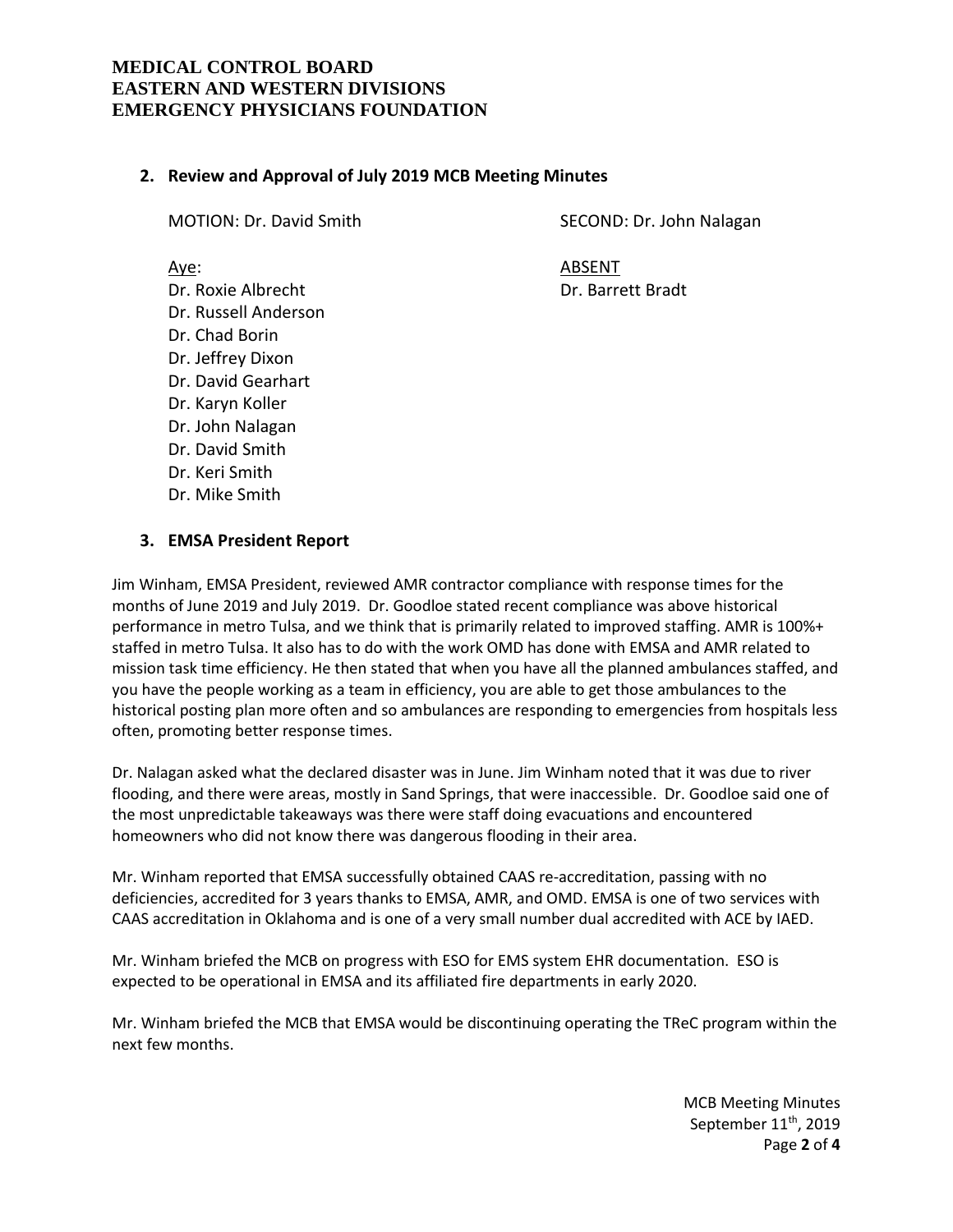# **4. Chief Medical Officer Report**

Dr. Goodloe affirmed continuing high standards of clinical care, referenced earlier comments during Dr. Winham's report items, and said it is great to have the new Administrative Assistant on board and the OMD team is working well.

- **5. Review and Approval on:**
	- **a) Protocol: 11E: Heat Stroke – Athletic Participants with Field Cooling Capabilities On Site at Event**
	- **b) 2020 MCB Treatment Protocols Set**

Goodloe said they rarely bring a protocol and ask for it to be approved as effective immediately. It would be part of the 2020 protocols but instead of waiting to put out a heatstroke protocol in January, it was best to do it now so EMS professionals can know it is a good idea to work with ice baths on scene, and wait until patients are cooled rapidly to 102 rectal/core temperature to move them. Dr. Knoles noted that it is not mandatory for the sites to have cooling systems available, but this protocol will work with all future mandates requiring them. Dr Goodloe stated that in the version presented to the board, it only notes Tulsa hospitals, but it will be updated prior to release to include all relevant OKC hospitals as well.

Dr. Goodloe referenced the provided document to the MCB on the 2020 protocol set summary of recommended changes. These changes would be implemented in 2020 and taught between now and January  $15<sup>th</sup>$  for implementation on January 15.

Dr. Roxie Albrecht Dr. Barrett Bradt Dr. Russell Anderson Dr. Chad Borin Dr. Jeffrey Dixon Dr. David Gearhart Dr. Karyn Koller Dr. John Nalagan Dr. David Smith Dr. Keri Smith Dr. Mike Smith

MOTION: Dr. David Borin Second: SECOND: Dr. John Nalagan

Aye: And ABSENT

MCB Meeting Minutes September 11<sup>th</sup>, 2019 Page **3** of **4**